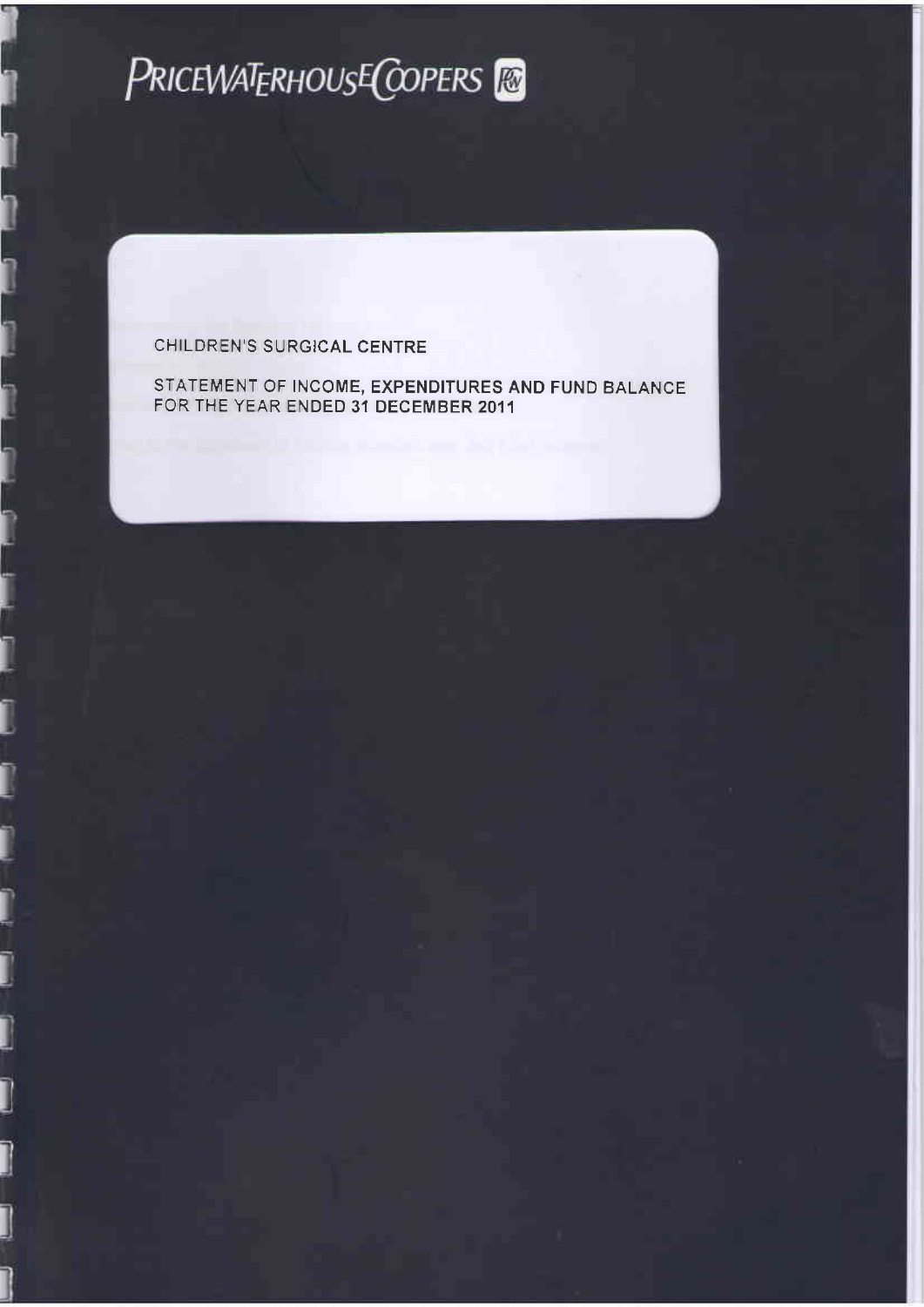# STATEMENT OF INCOME, EXPENDITURES, AND FUND BALANCE FOR THE YEAR ENDED 31 DECEMBER 2011

### **CONTENTS**

1

Ì

Ì

|                                                                  | Pages    |
|------------------------------------------------------------------|----------|
| Statement by the Board of Directors                              |          |
| Independent auditor's report                                     | $2 - 3$  |
| Statement of income, expenditures, and fund balance              |          |
| Notes to the statement of income, expenditures, and fund balance | $5 - 14$ |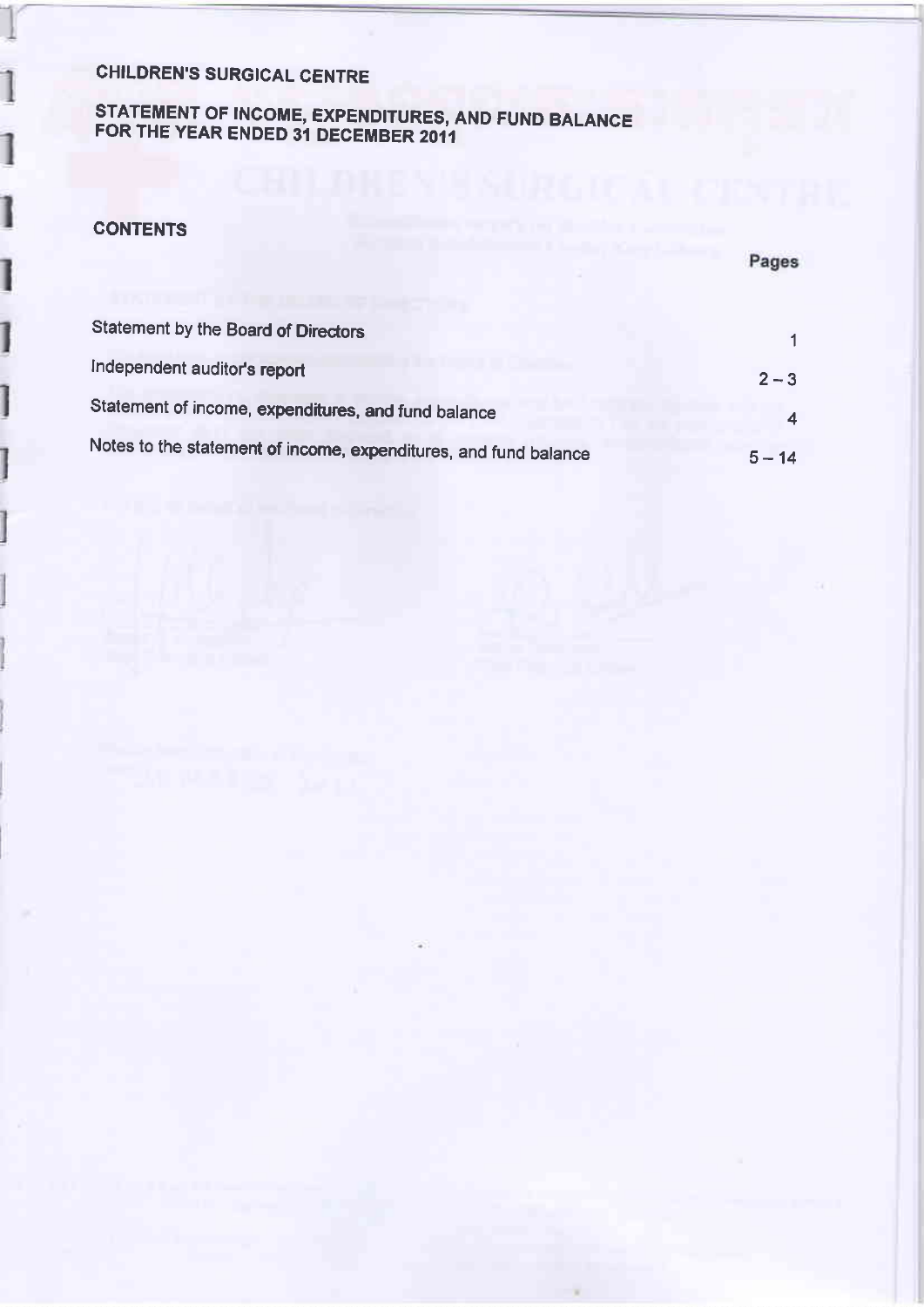

Rehabilitation surgery for disabled Cambodians National Rehabilitation Center, Kien Khleang

## STATEMENT BY THE BOARD OF DIRECTORS

We state that, in our opinion representing the Board of Directors:

The accompanying statement of income, expenditures, and fund balance, together with the notes thereon, of the Children's Surgical Centre ("the Organisation") for the year ended 31 December 2011 has been prepared, in all material respects, in accordance with the accounting policies described in Note 2 to the financial statement.

For and on behalf of the Board of Directors

James G. Gollogly

Chief Executive Officer

Kanya Reinvetch **Chief Financial Officer** 

Phnom Penh, Kingdom of Cambodia Date: 11 MARCH 1012

Under the auspices of Children's Surgical Centre (INGO), Registered in Alaska USA. P.O. Box 1060, Phnom Penh. Cambodia (National Rehabilitation Centre, Kien Khleang, Route 6A, Chroy Changvar, Phnom Penh, Cambodia) Tel./Fax.: +855 23 430 202 E-mail: info@csc.org; website: www.csc.org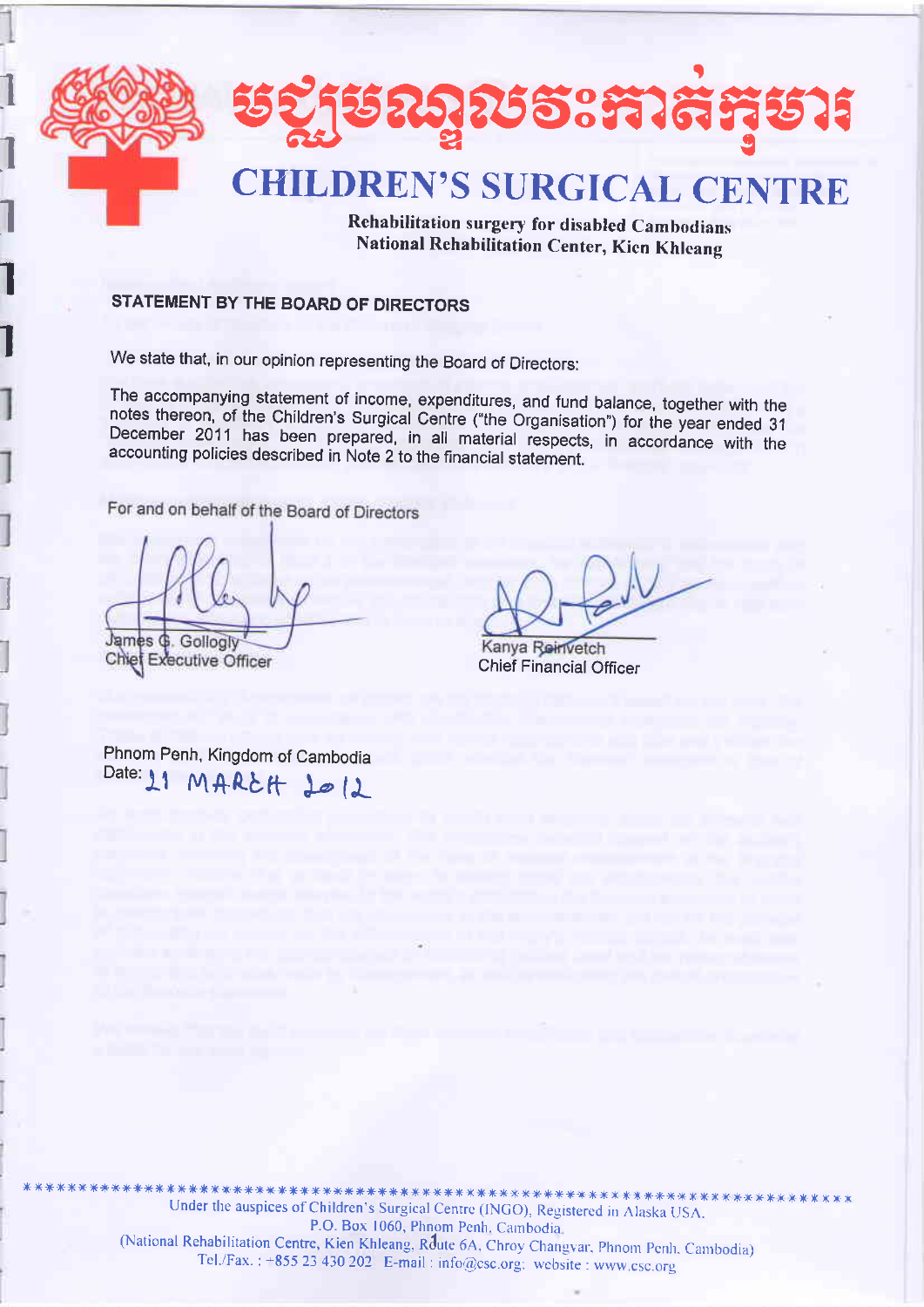# PRICEWATERHOUSE COPERS FO

PricewaterhouseCoopers (Cambodia) Ltd. 35, Sihanouk Boulevard, Chamkarmon Phnom Penh, Kingdom of Cambodia Telephone (855) 23 218 086 Facsimile (855) 23 211 594

### Independent auditor's report

To the Board of Directors of the Children's Surgical Centre

We have audited the accompany statement of income, expenditures, and fund balance of the Children's Surgical Centre ("the Organisation") for the year ended 31 December 2011 and a summary of significant accounting policies and other explanatory information (together the "financial statement"). The financial statement has been prepared by management in accordance with the accounting policies described in Note 2 to the financial statement.

## Management's responsibility for the financial statement

Management is responsible for the preparation of the financial statement in accordance with the basis described in Note 2 to the financial statement, for determining that the basis of preparation is acceptable in the circumstances, and for such internal control as management determines is necessary to enable the preparation of a financial statement that is free from material misstatement, whether due to fraud or error.

#### Auditor's responsibility

Our responsibility is to express an opinion on the financial statement based on our audit. We conducted our audit in accordance with Cambodian International Standards on Auditing. Those standards require that we comply with ethical requirements and plan and perform the audit to obtain reasonable assurance about whether the financial statement is free of material misstatement.

An audit involves performing procedures to obtain audit evidence about the amounts and disclosures in the financial statement. The procedures selected depend on the auditor's judgment, including the assessment of the risks of material misstatement of the financial statement, whether due to fraud or error. In making those risk assessments, the auditor considers internal control relevant to the entity's preparation the financial statement in order to design audit procedures that are appropriate in the circumstances, but not for the purpose of expressing an opinion on the effectiveness of the entity's internal control. An audit also includes evaluating the appropriateness of accounting policies used and the reasonableness of accounting estimates made by management, as well as evaluating the overall presentation of the financial statement.

We believe that the audit evidence we have obtained is sufficient and appropriate to provide a basis for our audit opinion.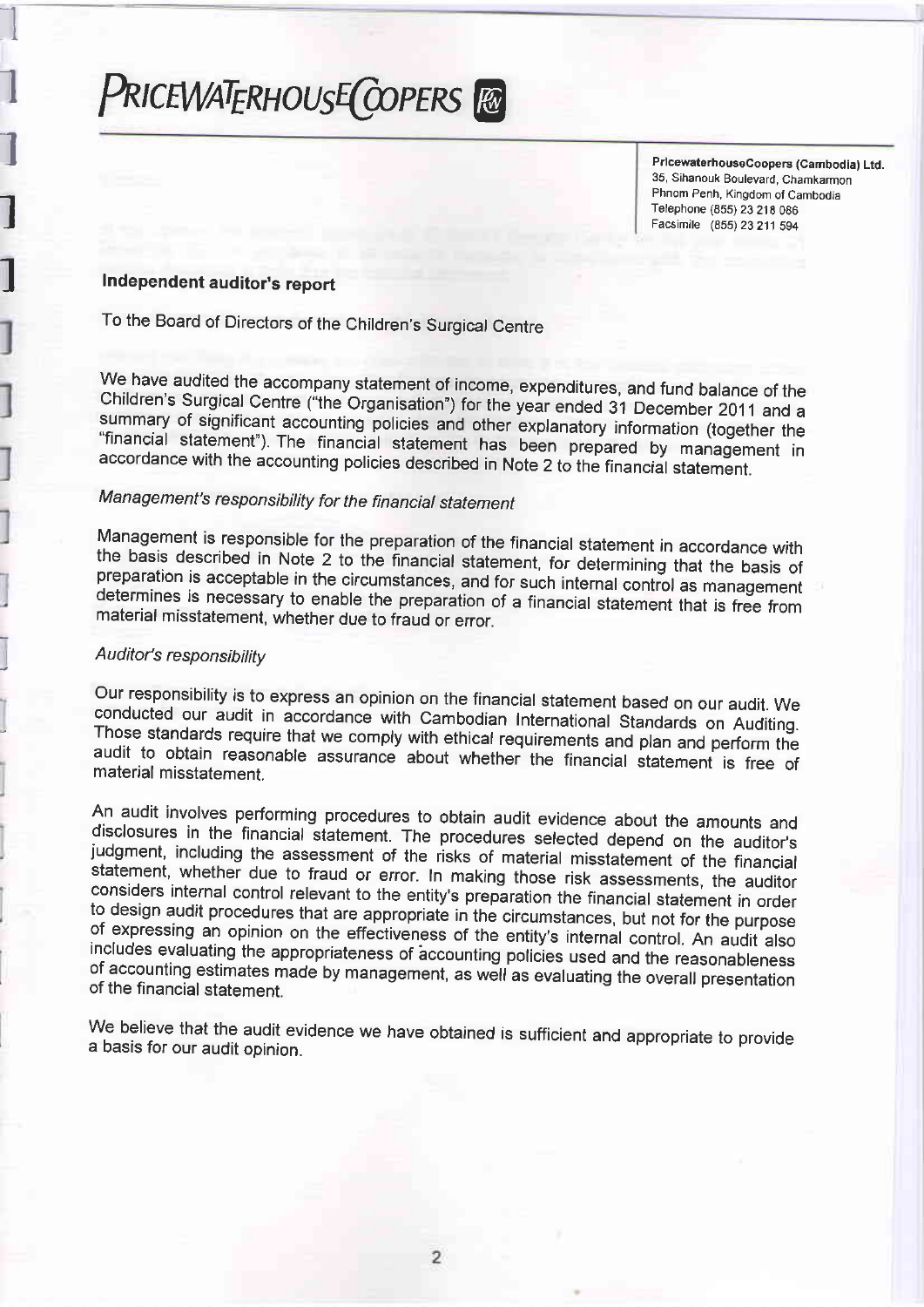# PRICEWATERHOUSE COPERS Re

#### Opinion

In our opinion, the financial statement of Children's Surgical Centre for the year ended 31 December 2011 is prepared, in all material respects, in accordance with the accounting policies described in Note 2 to the financial statement.

## Basis of accounting and restriction on distribution and use

Without modifying our opinion, we draw attention to Note 2 to the financial statement, which describes the basis of accounting. The financial statement is prepared to provide information to Children's Surgical Centre. As a result, the financial statement may not be suitable for another purpose. This report is intended solely for Children's Surgical Centre and should not be distributed to or used by parties other than the Children's Surgical Centre.

For PricewaterhouseCoopers (Cambodia) Ltd.

**SCHOOL AND** រង្វះពីវិស័យខេត្តប្រុក្ខប By Benilda Fernando Director

Phnom Penh, Kingdom of Cambodia Date: 21 March 2012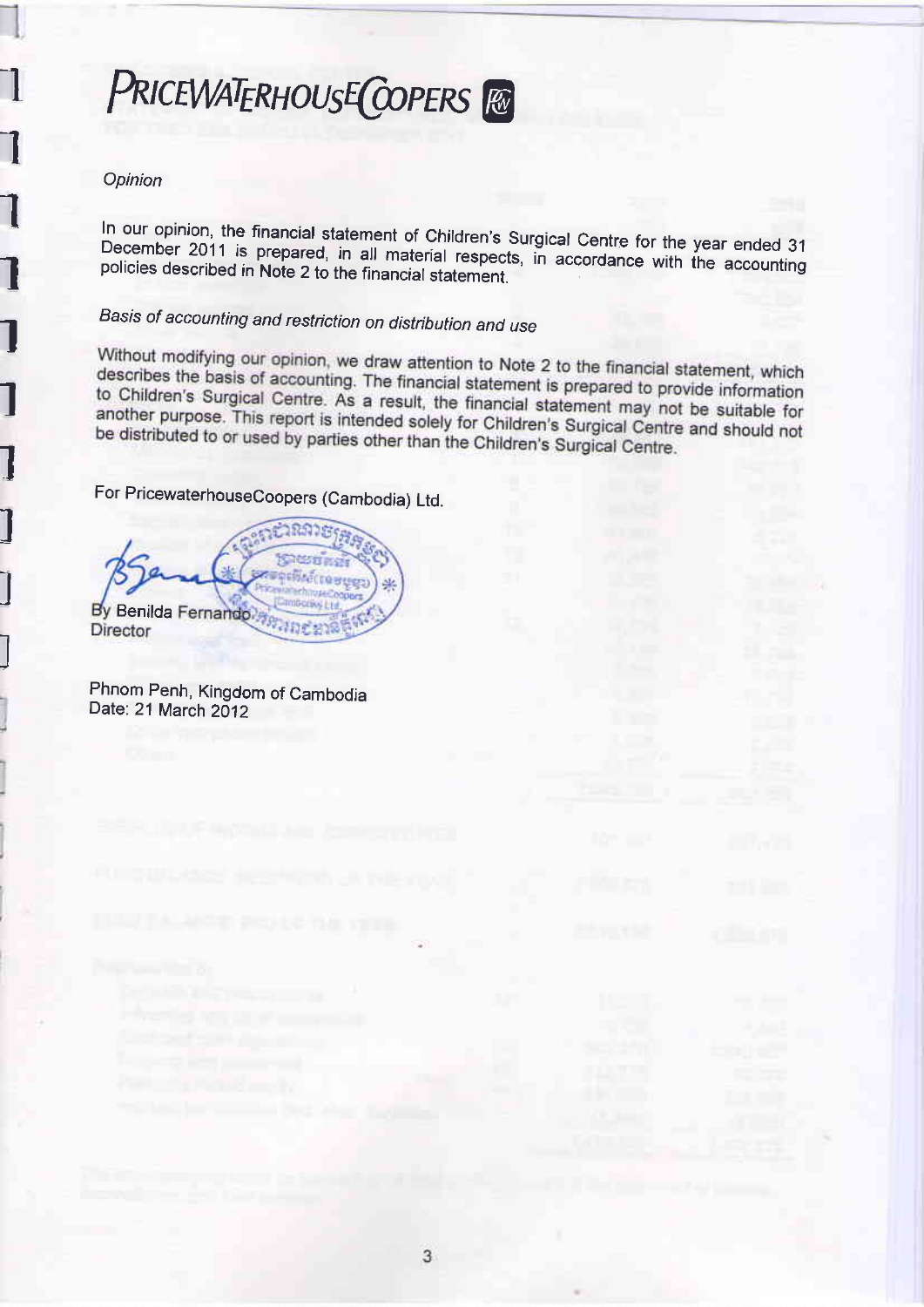I

I

I

1

I

# STATEMENT OF INCOME, EXPENDITURES, AND FUND BALANCE FOR THE YEAR ENDED 31 DECEMBER 2011

|                                               | <b>Notes</b>            | 2011<br>US\$ | 2010                |
|-----------------------------------------------|-------------------------|--------------|---------------------|
| Income                                        |                         |              | US\$                |
| Income from donors                            | 3                       | 1,100,049    |                     |
| In-kind donations                             |                         |              | 1,394,633           |
| Interest income                               | $\overline{\mathbf{4}}$ | 15,366       | 242,854             |
| Other income                                  | 5                       | 29,622       | 5,627               |
|                                               |                         | 1,145,037    | 17,708<br>1,660,822 |
| <b>Expense</b>                                |                         |              |                     |
| <b>Staff salaries</b>                         |                         |              |                     |
| Medical consumables                           | 6                       | 546,637      | 481,522             |
| <b>Operating costs</b>                        | 7                       | 138,969      | 143,516             |
| <b>Grant to NGOs</b>                          | 8                       | 95,789       | 70,920              |
| Depreciation                                  | 9                       | 64,809       | 43,804              |
|                                               | 15                      | 44,801       | 6,771               |
| Medical equipment                             | 10                      | 41,455       |                     |
| Repairs and maintenance<br><b>Utilities</b>   | 11                      | 34,583       | 35,956              |
|                                               |                         | 20,330       | 18,265              |
| Payment for services                          | 12                      | 17,231       | 7,125               |
| Professional fees                             |                         | 10,196       | 18,786              |
| Security and warehouse rental                 |                         | 7,389        | 6,613               |
| Office equipment                              |                         | 4,481        | 12,774              |
| Training for medical staff                    |                         | 2,885        | 2,323               |
| Smile train phone project                     |                         | 1,468        | 2,950               |
| <b>Others</b>                                 |                         | 12,733       | 2,074               |
|                                               |                         | 1,043,756    | 853,399             |
| SURPLUS OF INCOME AND EXPENDITURES            |                         | 101,281      | 807,423             |
| FUND BALANCE, BEGINNING OF THE YEAR           |                         | 1,508,875    | 701,452             |
| FUND BALANCE, END OF THE YEAR                 |                         | 1,610,156    | 1,508,875           |
| Represented by:                               |                         |              |                     |
| Deposits and prepayments                      | 13                      |              |                     |
| Advances and other receivables                |                         | 11,200       | 10,750              |
| Cash and cash equivalents                     | 14                      | 3,765        | 3,440               |
| Property and equipment                        | 15                      | 942,470      | 1,240,867           |
| Publically traded equity                      | 16                      | 422,773      | 22,774              |
| Accrued tax liabilities and other<br>payables |                         | 231,288      | 233,069             |
|                                               |                         | (1, 340)     | (2,025)             |
|                                               |                         | 1,610,156    | 1,508,875           |

The accompanying notes on pages 5 to 14 form an integral part of the statement of income,<br>expenditures, and fund balance.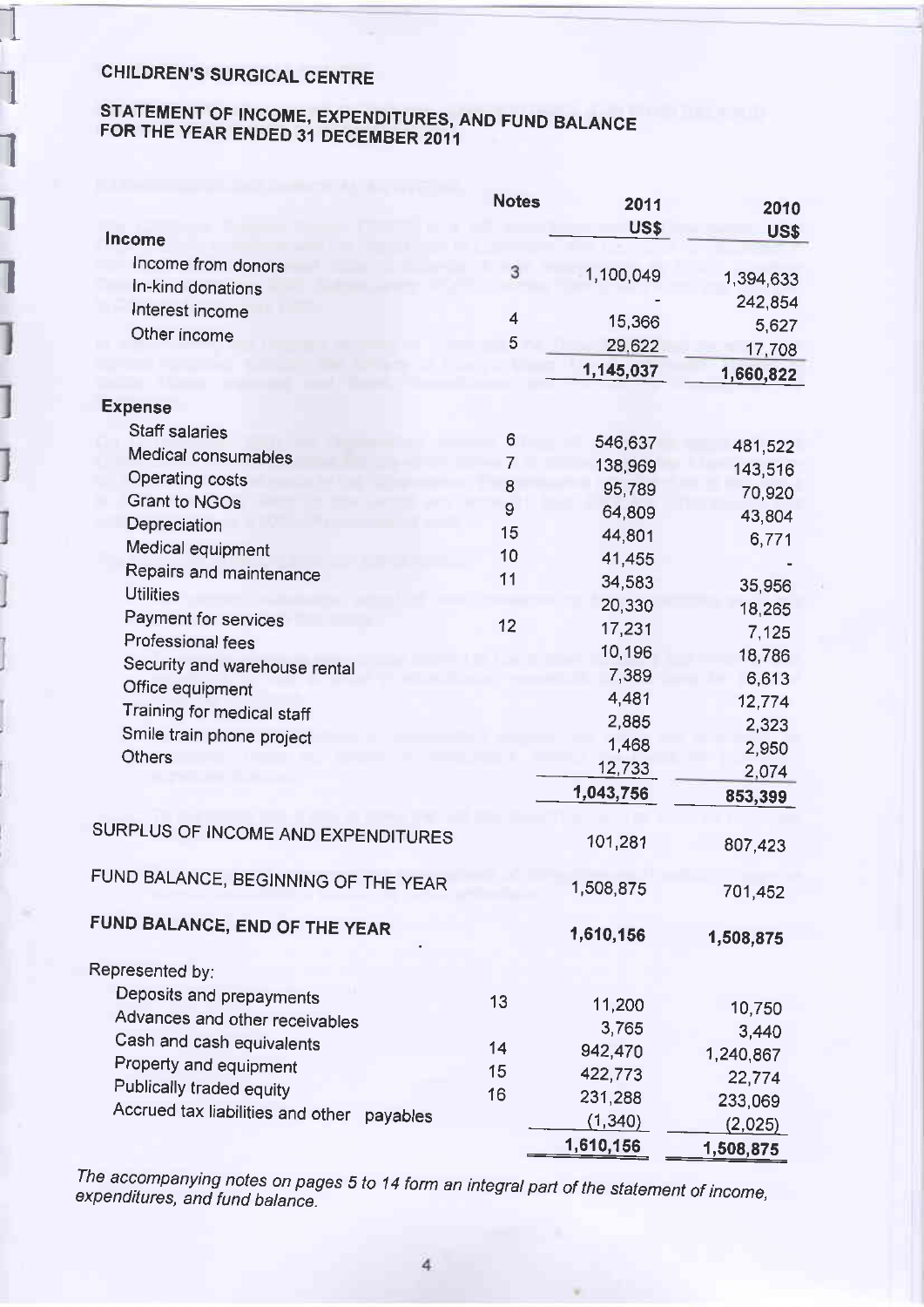l

 $\overline{\phantom{a}}$ 

l

l

I

I

1

I

J

l

l

I J

1 I

j

l

j

### NOTES TO THE STATEMENT OF |NCOME, EXPENDITURES, AND FUND BALANCE FOR THE YEAR ENDED 31 DECEMBER 2011

#### 1 . BACKGROUND AND PRINCIPAL ACTIVITIES

The Children's Surgical Center ("CSC") is a US Non-Governmental Organisation ("the organisation") registered with the Department of community and Economic bevelopment in the state of Alaska, United State of America. It was incorporated as ROSE Charities cambodia on 31 May 2002. subsequently, RosE charities cambodia's name was changed to CSC on 12 February 2008.

In implementing the program activities in Cambodia, the Organisation also registers with various ministries, including the Ministry of Foreign Affairs, Ministry of Health, Ministry of Social Affairs, Veterans and Youth Rehabilitation, and Council for Development of Cambodia.

on 12 November 2010, the organisation obtained 501(c) (3) tax-exempt status with the United States Internal Revenue Service which allows U.S. donors to receive a tax deduction for qualified donations made to the Organisation. The retroactive effective date of this status is 6 October 2009. Prior to this period and since 31 May 2002 the Organisation was accorded status as a 501 (c)(a) tax-exempt entity.

The objectives of the Organisation are as follows:

- To maintain reasonable output of free operations to help rehabilitate poor and disabled people in Cambodia.
- To provide postgraduate surgical training to Cambodian surgeons and other support personnel; so that, a range of rehabilitation operations can be done for common disabling conditions.
- . To establish and sustain a rehabilitation surgery unit which will eventually be completely under the control of Cambodians, without the needs for permanent expatriate directors.
- To eventually find a way to make the unit self-supporting, so that it can be financially independent of outside assistance.
- . To support and encourage the development of some Referral Hospitals to improve surgical rehabilitation services to rural Cambodians.

5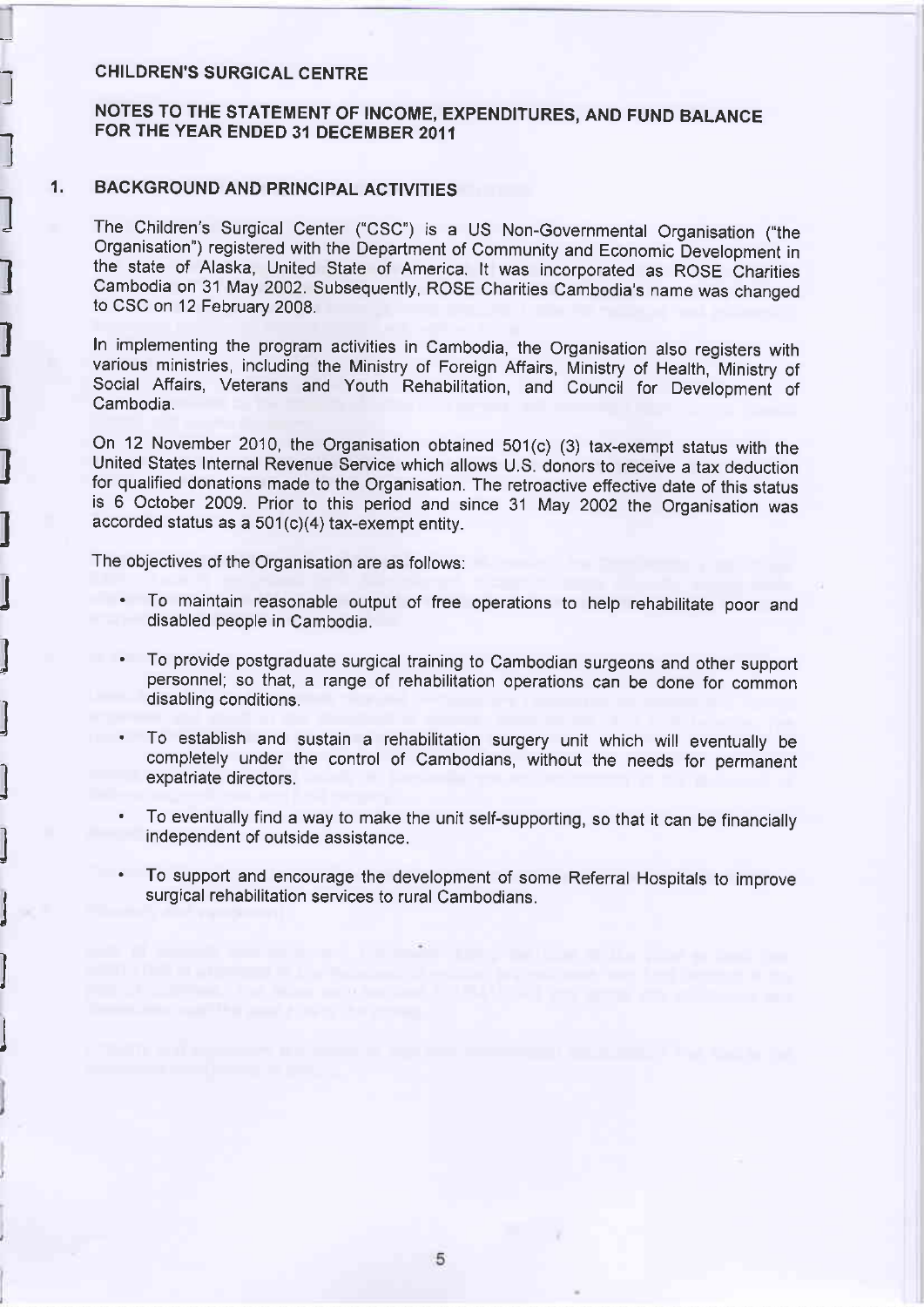# NOTES TO THE STATEMENT OF INCOME, EXPENDITURES, AND FUND BALANCE FOR THE YEAR ENDED 31 DECEMBER 2011

## 2. SUMMARY OF SIGNIFICANT ACCOUNTING POLICIES

### a. **Basis of preparation**

The statement of income, expenditures, and fund balance, expressed in United States dollars ("US\$"), has been prepared in accordance with CSC's internal accounting policies. The financial statements have been generally prepared under the historical cost convention. Significant accounting policies of CSC are outlined below.

#### b. Income

L

I

I J

I

-l I J

a

J

 $\overline{t}$ 

 $\frac{1}{2}$ 

 $\mathbf{1}$ 

-,

Income is defined as the receipts of funds from donors, self-generated local income, interest income and in-kind donations.

I lncome is recognised using cash basis in which receipts are recognised when received rather than when earned.

#### c. Expenditures

Expenditures represent costs paid and accrued in meeting the Organisation's objectives. Expenditures is recognised upon disbursement, except for rental deposits, prepayments, staff advances, receivables, property, plant and equipment, investment in security stock and accrued tax liabilities and other payables.

## d. In-kind donations

Upon receipt, in-kind donations received overseas are recognised as income and related expenses and asset in the statement of income, expenditures, and fund balance. The recorded in-kind donations are based on the invoice value.

In-kind donations received locally in Cambodia are not recognised in the statement of income, expenditures, and fund balance.

#### e. lnventory

The cost of inventory, purchased medical supplies is recorded as an expense when paid.

## f. Property and equipment

Cost of property and equipment purchased during the year at the price of less than<br>US\$10,000 is expensed in the statement of income, expenditures, and fund balance in the year of purchase. The items with the cost of US\$10,000 and above are capitalised and depreciated over the useful life of the assets.

Property and equipment are stated at cost less accumulated depreciation. The cost is the purchased price based on invoice.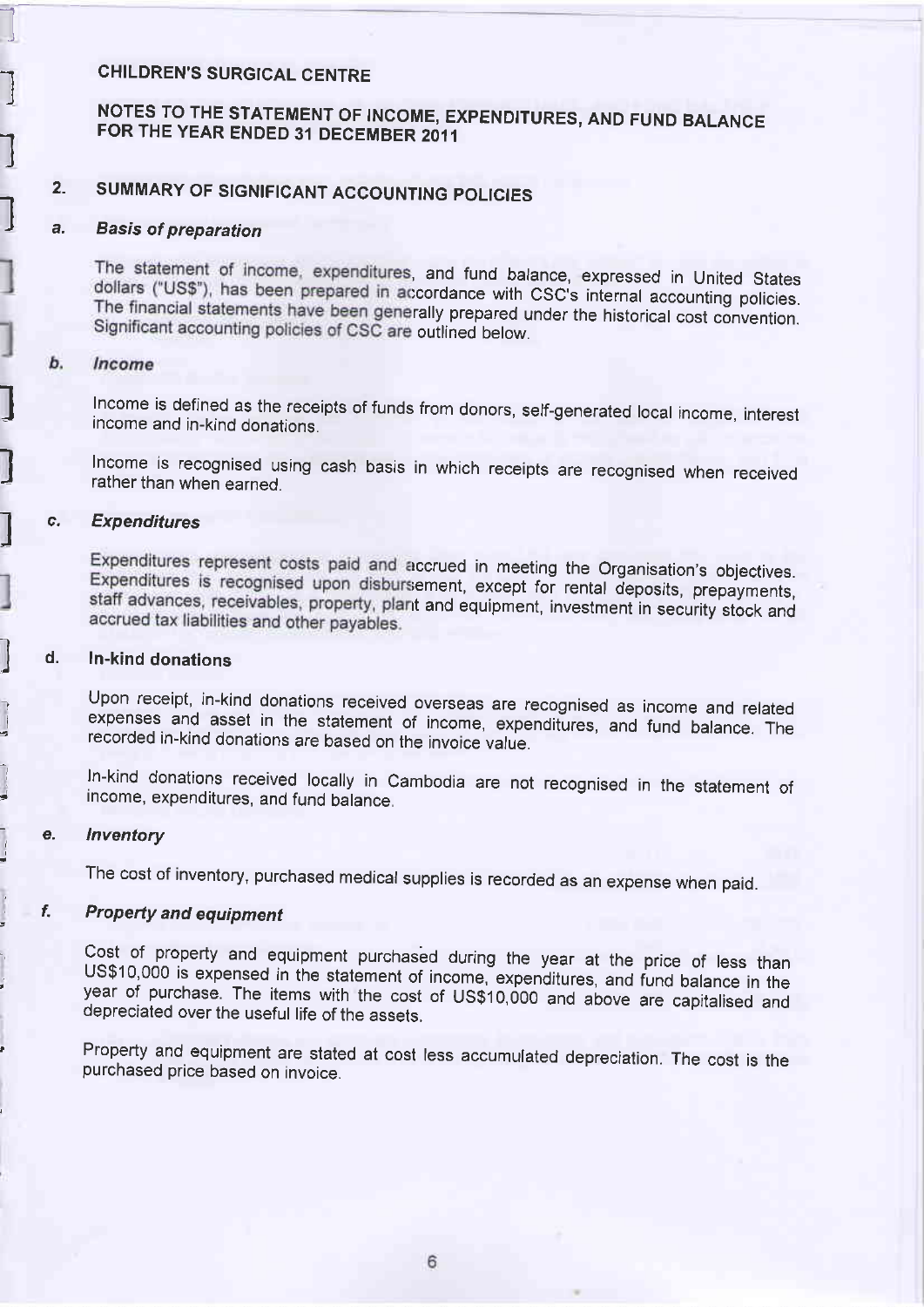#### NOTES TO THE STATEMENT OF INCOME. EXPENDITURES. AND FUND BALANCE FOR THE YEAR ENDED 31 DECEMBER 2011

#### 2. SUMMARY OF SIGNIFICANT ACCOUNTING POLICIES (continued)

#### f. **Property and equipment (continued)**

Property and equipment are depreciated using the straight line method at rates calculated to write off the cost of each asset over its expected useful life as follows:

| Medical equipment | 4 years |
|-------------------|---------|
| Vehicle           | 4 years |

#### Publically traded equities g.

l

l

''l I J

l

l

l

l

 $\mathbf{l}$ 

l

)

l

l

l

l

l

l

l

l

l

Publically traded equities are recorded at fair value at the date of acquisition and subsequently recognised at fair value. Change in fair value is recognised as gain or expense in an account under the expenditures in the statement of income, expenditures, and fund balance.

#### h. **Foreign currency translations**

Transactions denominated in currencies other than US\$ are converted into US\$ at the exchange rate prevailing on the date of the transaction. Fund balance denominated in currencies other than US\$ is retranslated at exchange rates ruling as at 31 Decembet 2011. All exchange differences arising on settlement or restatement are recognised in the statement of income, expenditures, and fund balance.

#### I Related parties

Related parties are those individuals and Organisations where one party has the ability, directly or indirectly, to control the other party or exercise significant influence over the other party in making financial and operating decisions.

#### 3. INCOME FROM DONORS

|                                                                        | 2011<br><b>US\$</b> | 2010<br>US\$       |
|------------------------------------------------------------------------|---------------------|--------------------|
| Income from International Donors (a)<br>a.<br>Income from Local Donors | 1,099,549<br>500    | 1,388,206<br>6,427 |
|                                                                        | 1,100,049           | 1,394,633          |

<sup>(</sup>a) Overseas donors are corporate companies, foundations and individuals; mainly from the United States of America, Hong Kong, Singapore, Australia, Canada and United Kingdom.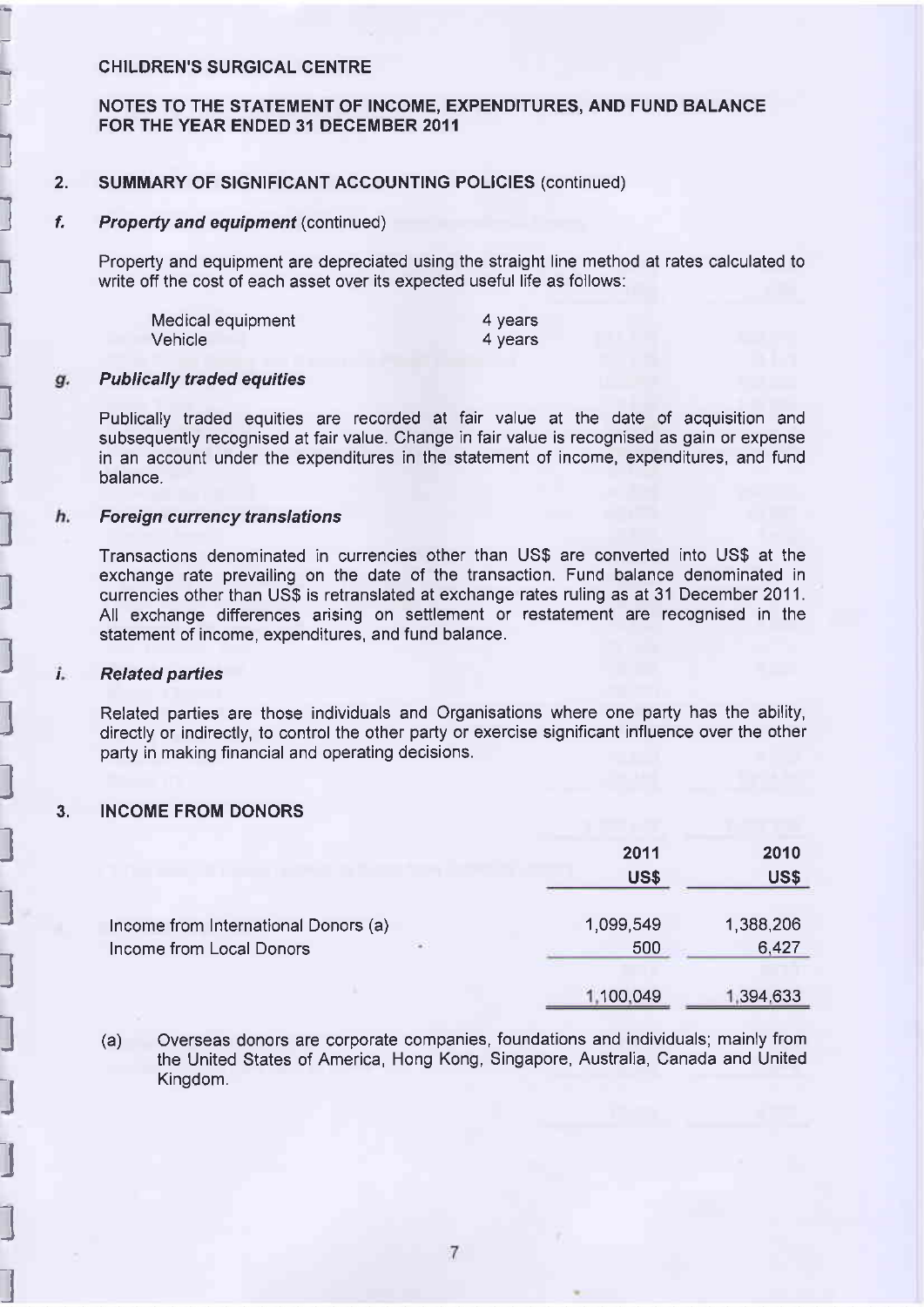$\sqrt{ }$ 

J

l<sup>1</sup>

l

l

l

l

J

l

l

l

l

l

I J -1 J

l

l

l

l

#### NOTES TO THE STATEMENT OF INCOME, EXPENDITURES, AND FUND BALANCE FOR THE YEAR ENDED 3I DECEMBER 2OII

#### INCOME FROM DONORS (continued)

**3.** INCOME FROM DONORS (continued)<br>The followings are the detail of Income from International Donors.

|                                                      | 2011        | 2010      |
|------------------------------------------------------|-------------|-----------|
|                                                      | <b>US\$</b> | US\$      |
|                                                      |             |           |
| <b>Vanda Promotions</b>                              | 211,772     | 220,271   |
| White Collar Boxing and Racing the Planet Supporters | 108,228     | 13,141    |
| <b>CLSA</b>                                          | 100,000     | 100,000   |
| <b>Smile Train</b>                                   | 75,530      | 149,253   |
| <b>ACF-Palcove Pty Ltd</b>                           | 53,434      |           |
| Disney Online Studios Canada Inc.                    | 50,000      | 54,248    |
| <b>Maitri Trust</b>                                  | 50,000      |           |
| CL Holdings (Igor's)                                 | 45,636      | 250,935   |
| Computershare                                        | 42,075      | 20,967    |
| Bradley, Martin                                      | 25,643      | 1,802     |
| <b>ACF-Radiata Invest</b>                            | 24,561      |           |
| E.Lafayette & EtiennetteQuirin Fdn Inc               | 20,000      |           |
| United Nation Population Fund (UNFPA)                | 20,000      |           |
| Heimberg Law Group LLP                               | 19,650      | 5,000     |
| <b>ACF-Clipston, Tom</b>                             | 17,328      |           |
| Wilson, Craig Alan                                   | 16,200      | 4,000     |
| Monat, Charles                                       | 15,000      |           |
| <b>New Day Limited</b>                               | 10,007      |           |
| <b>Ashley Collins Studio</b>                         | 10,000      |           |
| Pederson, Jodi                                       | 10,000      | 7,000     |
| Others $(*)$                                         | 174,485     | 561,589   |
|                                                      |             |           |
|                                                      | 1,099.549   | 1,388,206 |

(\*) The balance mainly represents funds from individual donors.

## I-a 4. INTEREST INGOME

|                                                                   | 2011<br><b>US\$</b> | 2010<br><b>US\$</b> |
|-------------------------------------------------------------------|---------------------|---------------------|
| Interest income from shares<br>Interest income from cash at banks | 12,408<br>2,958     | 253<br>5,374        |
|                                                                   | 15,366              | 5.627               |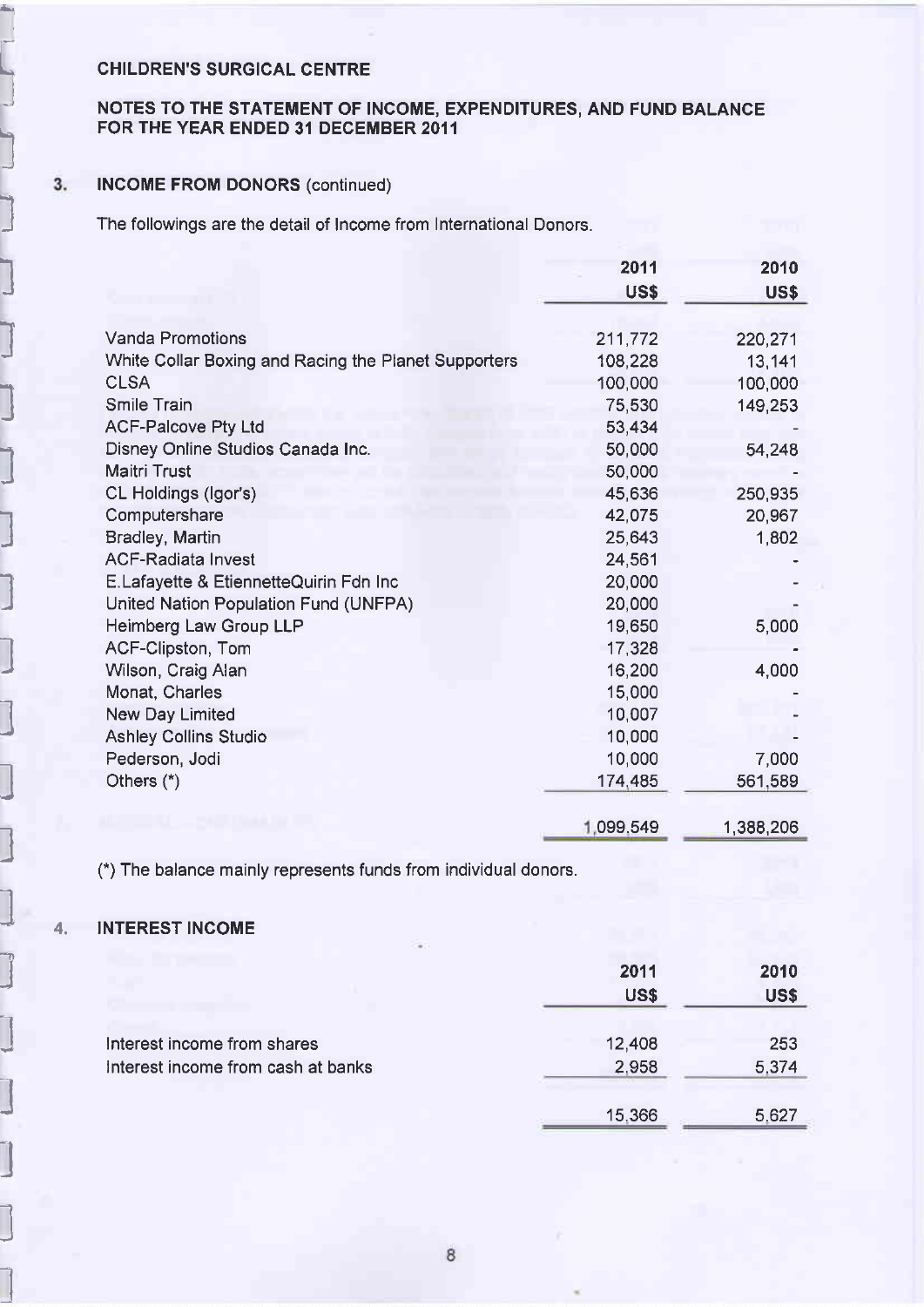#### NOTES TO THE STATEMENT OF INCOME, EXPENDITURES, AND FUND BALANCE FOR THE YEAR ENDED 31 DECEMBER 2011

#### 5. OTHER INCOME

|                   | 2011<br><b>US\$</b> | 2010<br><b>US\$</b> |
|-------------------|---------------------|---------------------|
| Cost recovery (*) | 9,959               | 13,100              |
| Other income      | 19,663              | 4,608               |
|                   | 29,622              | 17,708              |

(\*) Cost recovery represents the actual time charge of CSC doctors who provided service at Chenda Polyclinic. Doctor's salary is fully charged from CSC in payroll cost hence they can earn other income by providing surgical and other services at Chenda Polyclinic during working hours, those actual time will be calculated and recognised as cost recovery which is other income to CSC. lt also includes the income earned from the provision of surgical operations from the Cambodian Acid Survivors Charity (CASC).

#### STAFF SALARIES 6.

|                                                      | 2011<br>US\$       | 2010<br>US\$      |
|------------------------------------------------------|--------------------|-------------------|
| <b>Medical salaries</b><br>Administration department | 431,154<br>115,483 | 390,401<br>91,121 |
|                                                      | 546,637            | 481,522           |
| <b>MEDICAL CONSUMABLES</b><br>7.                     |                    |                   |
|                                                      | 2011               | 2010              |
|                                                      | <b>US\$</b>        | US\$              |
| <b>Medical supplies</b>                              | 76,901             | 96,045            |
| Food for patients                                    | 30,583             | 25,893            |
| Fuel                                                 | 17,167             | 9,209             |
| <b>Cleaning materials</b>                            | 6,719              | 7,652             |
| <b>Others</b>                                        | 7,599              | 4,717             |
|                                                      | 138,969            | 143,516           |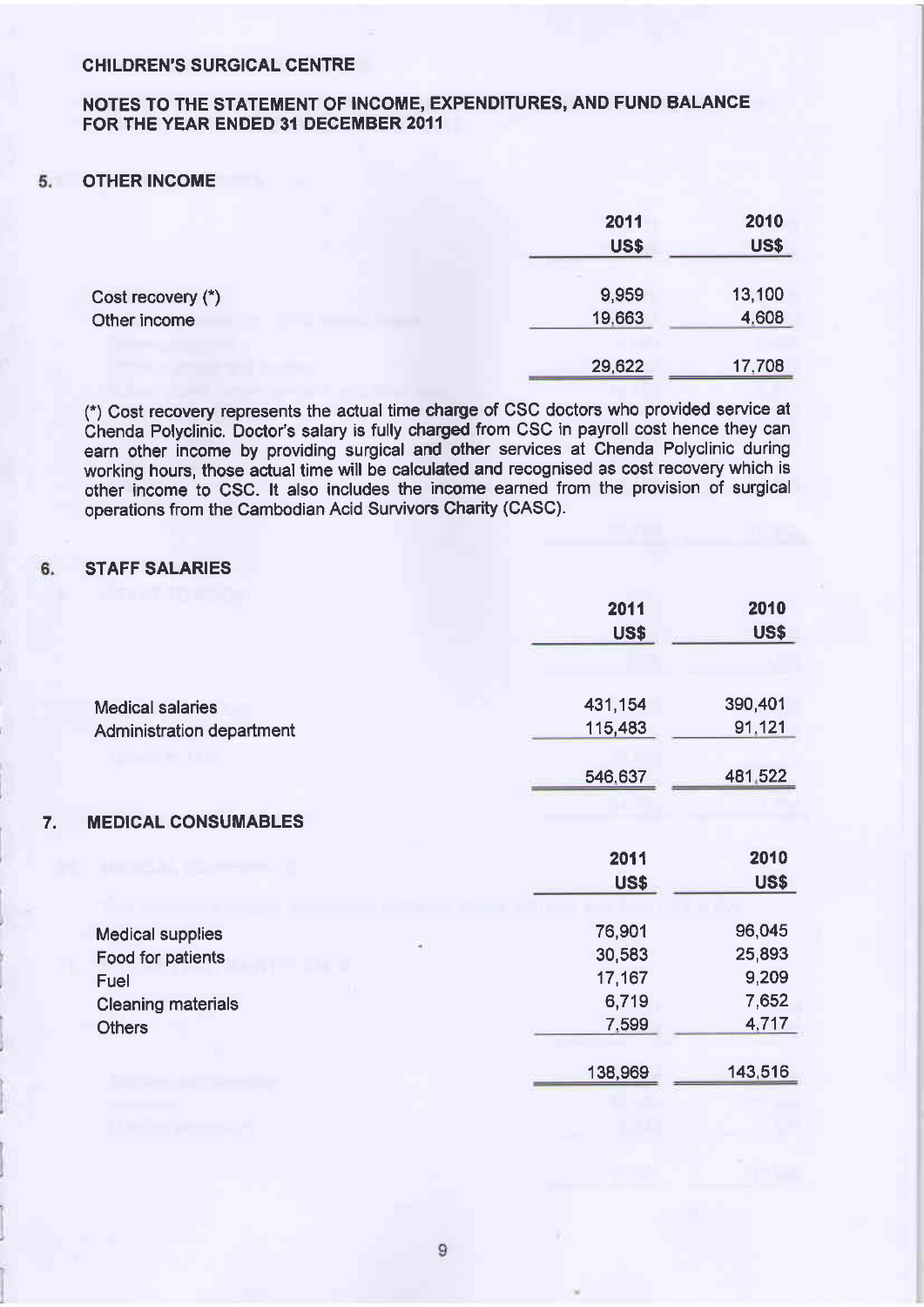## NOTES TO THE STATEMENT OF INCOME, EXPENDITURES, AND FUND BALANCE FOR THE YEAR ENDED 31 DECEMBER 2011

#### 8. OPERATING COSTS

I

I

I

I

I

I

I

I

I

I

I

I

I

I

I

I

I

1

I

I

|                                              | 2011   | 2010        |
|----------------------------------------------|--------|-------------|
|                                              | US\$   | <b>US\$</b> |
|                                              |        |             |
| <b>Staff benefits</b>                        | 28,972 | 18,075      |
| Expenses related to CSC's leased house       | 16,471 | 21,453      |
| Communications                               | 4,496  | 5,022       |
| Office supplies and printing                 | 6,780  | 6,863       |
| Subscriptions, advertisement, and other fees | 14,480 | 8,817       |
| <b>Fundraising expenses</b>                  |        | 2,345       |
| Entertainment                                | 1,761  | 676         |
| <b>Bank charges</b>                          | 13,704 |             |
| <b>Others</b>                                | 9,125  | 7,669       |
|                                              | 95,789 | 70,920      |
|                                              |        |             |

#### ls. GRANT TO NGOS

|                                                                    | 2011<br>US\$     | 2010<br>US\$    |
|--------------------------------------------------------------------|------------------|-----------------|
| <b>Grants to CamKids</b><br>Grants to CASC<br><b>Grants to ACF</b> | 28,809<br>36,000 | 6,104<br>37,700 |
|                                                                    | 64,809           | 43,804          |

#### 10. MEDICAL EQUIPMENTS

This represents medical equipments and other assets with cost less than US\$10,000.

#### 11. REPAIRS AND MAINTENANCE

|                                      | 2011<br><b>US\$</b> | 2010<br><b>US\$</b> |
|--------------------------------------|---------------------|---------------------|
| Building and structure               | 6,075               | 4,005               |
| <b>Vehicles</b><br>Medical equipment | 24,165<br>4,343     | 29,625<br>2,326     |
|                                      | 34,583              | 35,956              |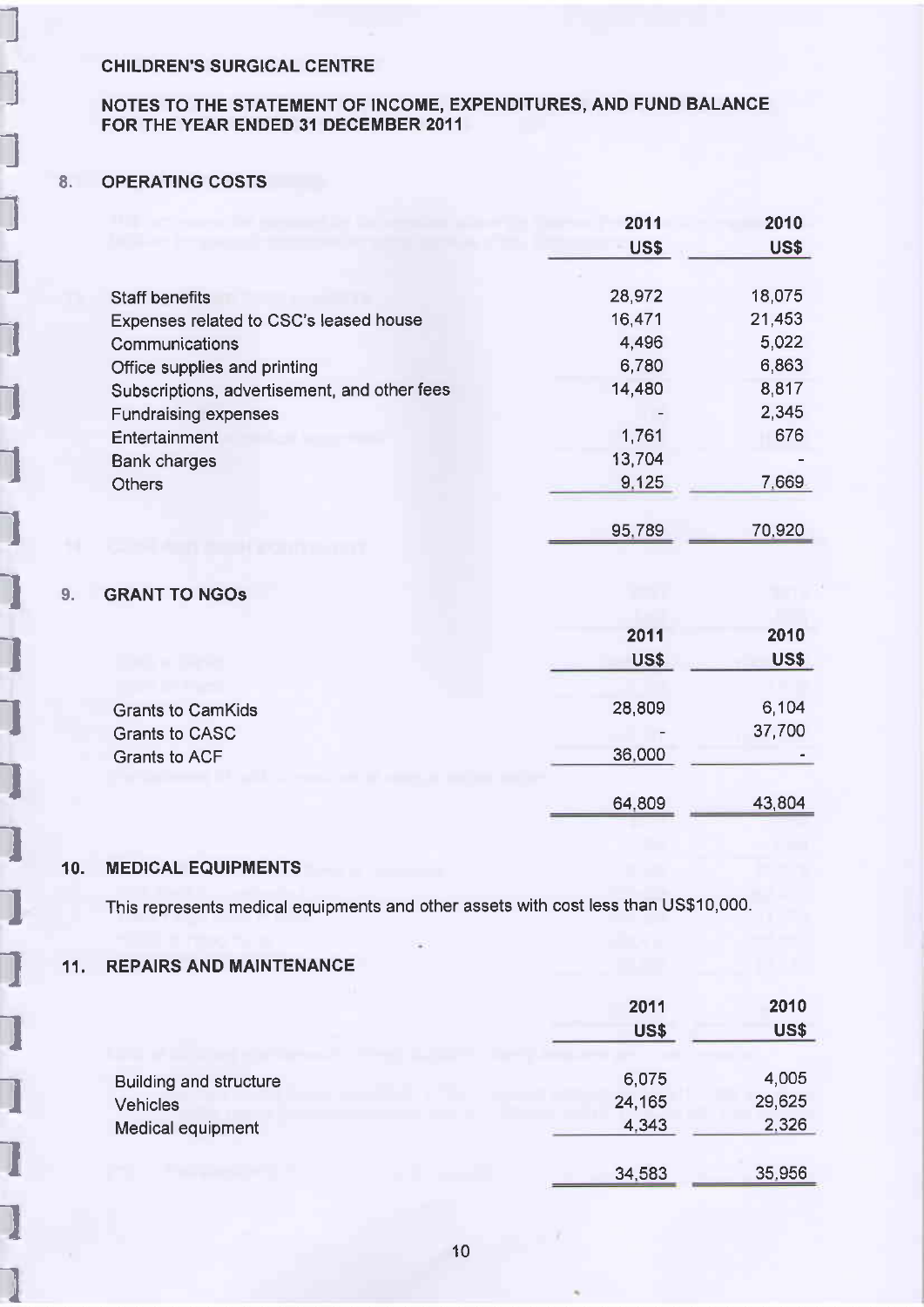#### NOTES TO THE STATEMENT OF INCOME, EXPENDITURES, AND FUND BALANCE FOR THE YEAR ENDED 31 DECEMBER 2011

### 12. PAYMENT FOR SERVICES

I

l

I

I

I

I

I

l

l

.l

l

 $\ddot{\phantom{0}}$ 

)

l

I

I ./

l

l

I

l

I I .a This represents the payment for the services where the Chenda Polyclinic allows spaces and facilities for surgical operations for some patients of the Organisation.

### 13. DEPOSITS AND PREPAYMENTS

|                                  | 2011   | 2010        |
|----------------------------------|--------|-------------|
|                                  | US\$   | <b>US\$</b> |
| Rental deposit                   | 750    | 750         |
| Prepayment for medical equipment | 10,450 | 10,000      |
|                                  | 11,200 | 10,750      |

#### 14. CASH AND CASH EOUIVALENT

|               | 2011<br><b>US\$</b> | 2010<br><b>US\$</b> |
|---------------|---------------------|---------------------|
| Cash at banks | 939,748             | 1,239,171           |
| Cash on hand  | 2,722               | 1,696               |

942.470 240.867

The balances of cash at bank are at various banks, below:

|                                       | 2011        | 2010        |
|---------------------------------------|-------------|-------------|
|                                       | <b>US\$</b> | <b>US\$</b> |
| Cambodian Commercial Bank in Cambodia | 9,042       | 76,379      |
| ANZ Bank in Cambodia (*)              | 162,428     | 253,429     |
| Wells Fargo Bank in USA               | 195,039     | 211,378     |
| <b>HSBC in Hong Kong</b><br><b>A</b>  | 506,410     | 646,853     |
| PayPal (**)                           | 66,829      | 51,132      |
|                                       | 939,748     | 1,239,171   |

Cash at bank are maintained in current accounts, saving accounts and fixed deposits.

- $(*)$  Included in the bank balance is a fixed deposit balance of US\$151,084 for three months period bearing an interest rate of 1.3% p.a. (2010: US\$240,000 with interest of 2.65% p.a.).
- $(**)$  This account is the online donation account.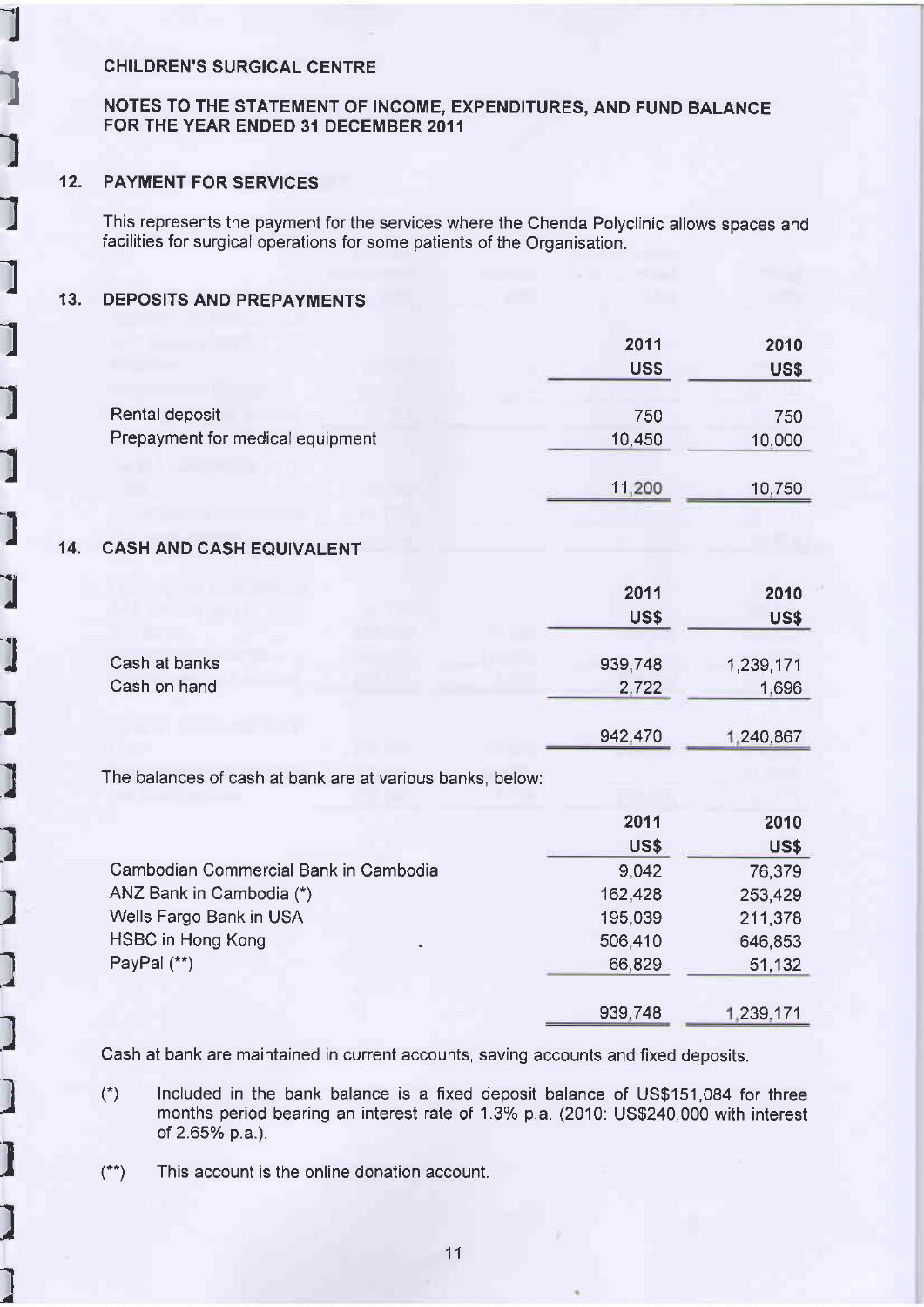#### NOTES TO THE STATEMENT OF INCOME, EXPENDITURES, AND FUND BALANCE FOR THE YEAR ENDED 3I DECEMBER 2011

### 15. PROPERTY AND EQUIPMENT

I

I

I

I

I

I

I

I

I

I

I

I

I

I

I

I

I

I

I

I

I

|                            | <b>Medical</b><br>equipment<br>US\$ | <b>Vehicle</b><br>US\$ | <b>Construction</b><br>in progress<br>US\$ | <b>Total</b><br><b>US\$</b> |
|----------------------------|-------------------------------------|------------------------|--------------------------------------------|-----------------------------|
| Opening net book amount    |                                     |                        |                                            |                             |
| At 1 January 2010          |                                     |                        |                                            |                             |
| <b>Additions</b>           | 29,545                              |                        |                                            | 29,545                      |
| Depreciation Charge        | (6, 771)                            |                        |                                            | (6, 771)                    |
| Closing net book amount    | 22,774                              |                        |                                            | 22,774                      |
| As at 31 December 2010     |                                     |                        |                                            |                             |
| Cost                       | 29,545                              |                        |                                            | 29,545                      |
| Accumulated depreciation   | (6, 771)                            |                        |                                            | (6, 771)                    |
| Net book amount            | 22,774                              |                        |                                            | 22,774                      |
| Opening net book amount    |                                     |                        |                                            |                             |
| At 1 January 2011          | 22,774                              |                        |                                            | 22,774                      |
| <b>Additions</b>           | 228,800                             | 10,000                 | 206,000                                    | 444,800                     |
| <b>Depreciation Charge</b> | (42,509)                            | (2, 292)               |                                            | (44, 801)                   |
| Closing net book amount    | 209,065                             | 7,708                  | 206,000                                    | 422,773                     |
| As at 31 December 2011     |                                     |                        |                                            |                             |
| Cost                       | 258,345                             | 10,000                 | 206,000                                    | 474,345                     |
| Accumulated depreciation   | (49,280)                            | (2, 292)               |                                            | (51, 572)                   |
| Net book amount            | 209,065                             | 7,708                  | 206,000                                    | 422,773                     |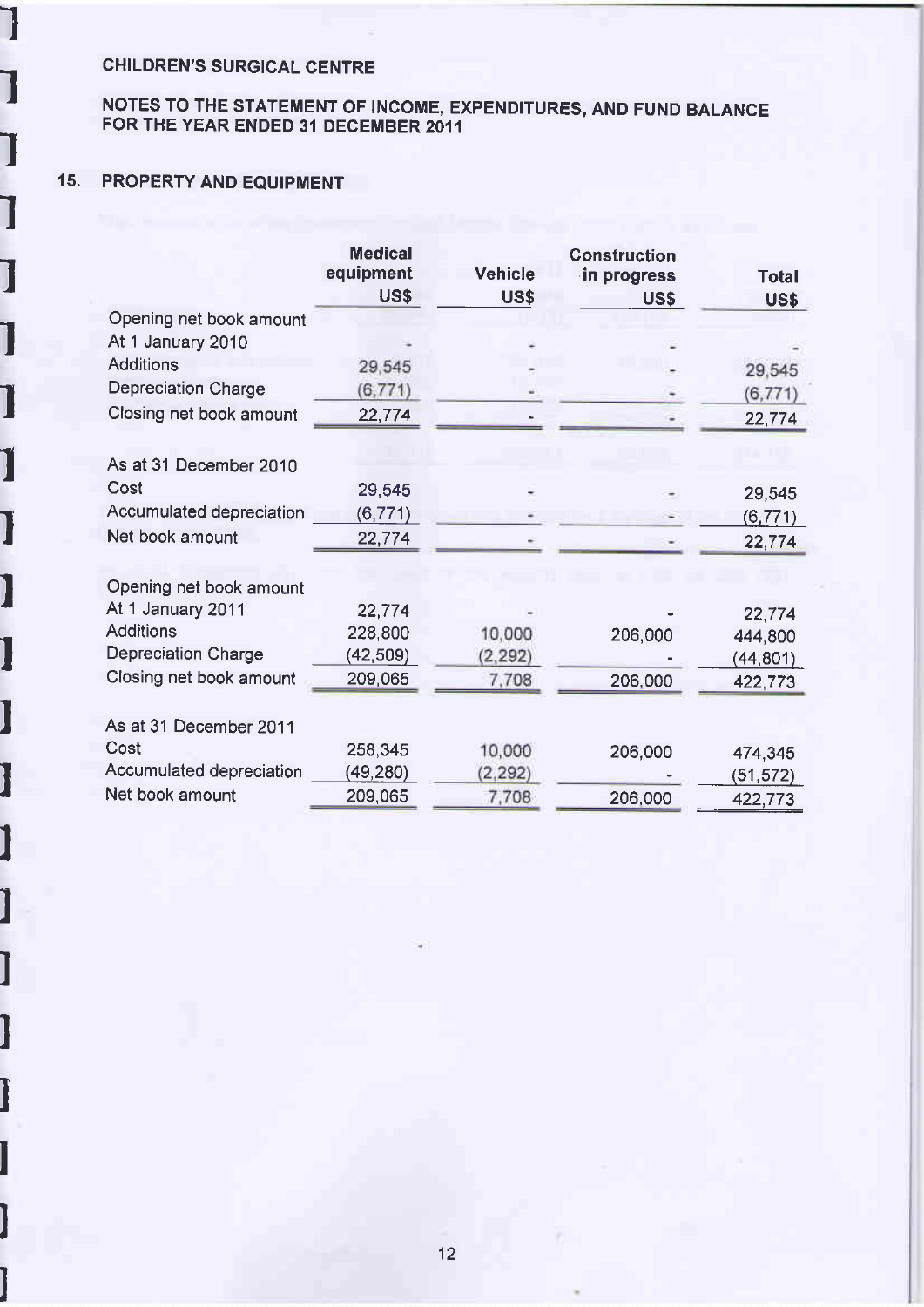# NOTES TO THE STATEMENT OF INCOME, EXPENDITURES, AND FUND BALANCE FOR THE YEAR ENDED 31 DECEMBER 20{I

#### 16. PUBLICALLY TRADED EQUITIES

I

**I** 

I

I

I

i<br>III<br>I

t

i

I

I

I

I

I<br>I

i<br>Li

I

I

I

I

I

I

I

I

I

This represents the share investment through Morgan stanley smith Barney as follows:

|                                                                             |               | 2011                   |               | 2010            |
|-----------------------------------------------------------------------------|---------------|------------------------|---------------|-----------------|
| <b>Company</b>                                                              | No.<br>shares | <b>Costs</b><br>(US\$) | No.<br>shares | Costs<br>(US\$) |
| Common stock and options<br>Preferred stock<br><b>Exchange traded funds</b> | 9,476<br>300  | 201,019<br>13,304      | 16,500        | 234,165         |
|                                                                             | 640<br>10,416 | 15,070<br>229,393      | 16,500        | 234,165         |

The above security shares have been purchased and donated by a member of the Board of Director during 2010.

As of 31 December 2011, the fair value of the security stock is US\$ 231,288 (2010: US\$233,069).